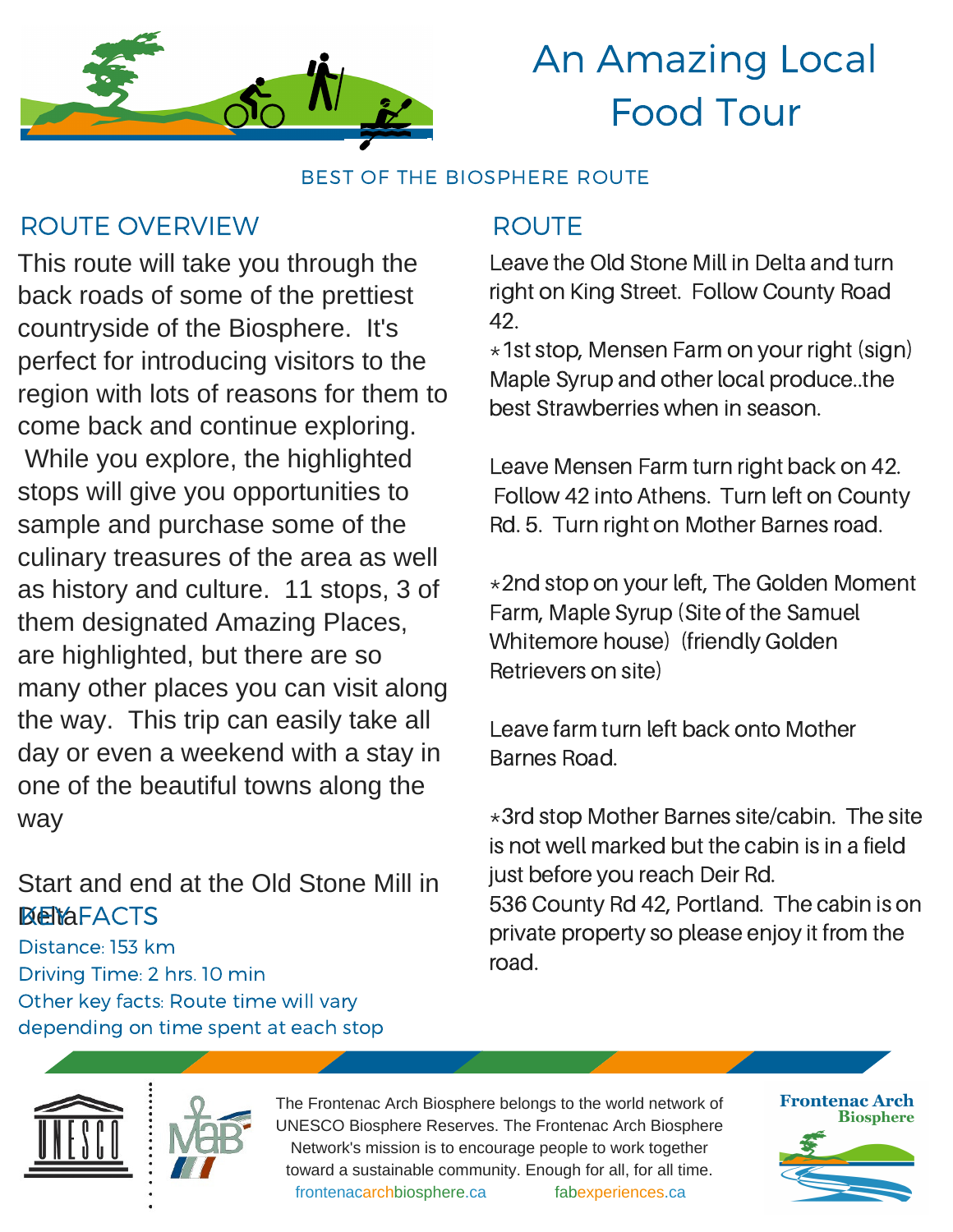

BEST OF THE BIOSPHERE ROUTE

## ROUTE CONT. A ROUTE CONT.

Turn right on Dier Rd. Turn left onto Lake Eloida Rd. Pass King Rd and just before you get to County Rd. 8 you will find the historical marker for Abel Stevens.

\*Across the road is the 4th stop, The Stevens Cemetery. The site is the resting place of Abel Stevens, an American Rebel who turned Loyalist and moved from the US to Canada. He was the founder of the town of Delta. You can read about his life in a story published in the Kingston Wig-**Standard** 

http://www.thewhig.com/2017/05/02/settleland-quickly-as-possible

• From Lake Eloida Rd. turn Left onto County Rd. 8. At the end, turn right on 42 towards Phillipsville. Continue on County Road 42, pass the turn to Elgin on your left and continue towards Forfar.

\*6th stop Marion's Honey beekeeper/produce



Continue on 42 though the small hamlet of Forfar. While not a specific stop on the route you don't want to miss the Forfar Cheese Factory for ice cream and a rest stop. Head straight towards Young Hills Road. At the end of Young Hills Road turn right onto Highway 15. Just before Portland gas station turn left onto Cove Road. Pass horse farm (right) and then right onto Big Rideau Lake road. Ahead and then left onto MaCann road at the end. Right onto Narrows Lock Road. Continue on this road till you see the bridge and locks (great view and resting area).

Continue on Narrows Lock Rd. and turn left on Merkley Rd. then quick left onto North Shore road. At the end turn left onto Grady road (at the end Foley Mountain hiking area).

 $*7$ th stop. Stretch your legs with a hike around Foley Mountain Conservation Area and check out the view of Westport from the Amazing Place, Spy Rock.





The Frontenac Arch Biosphere belongs to the world network of UNESCO Biosphere Reserves. The Frontenac Arch Biosphere Network's mission is to encourage people to work together toward a sustainable community. Enough for all, for all time. frontenacarchbiosphere.ca fabexperiences.ca

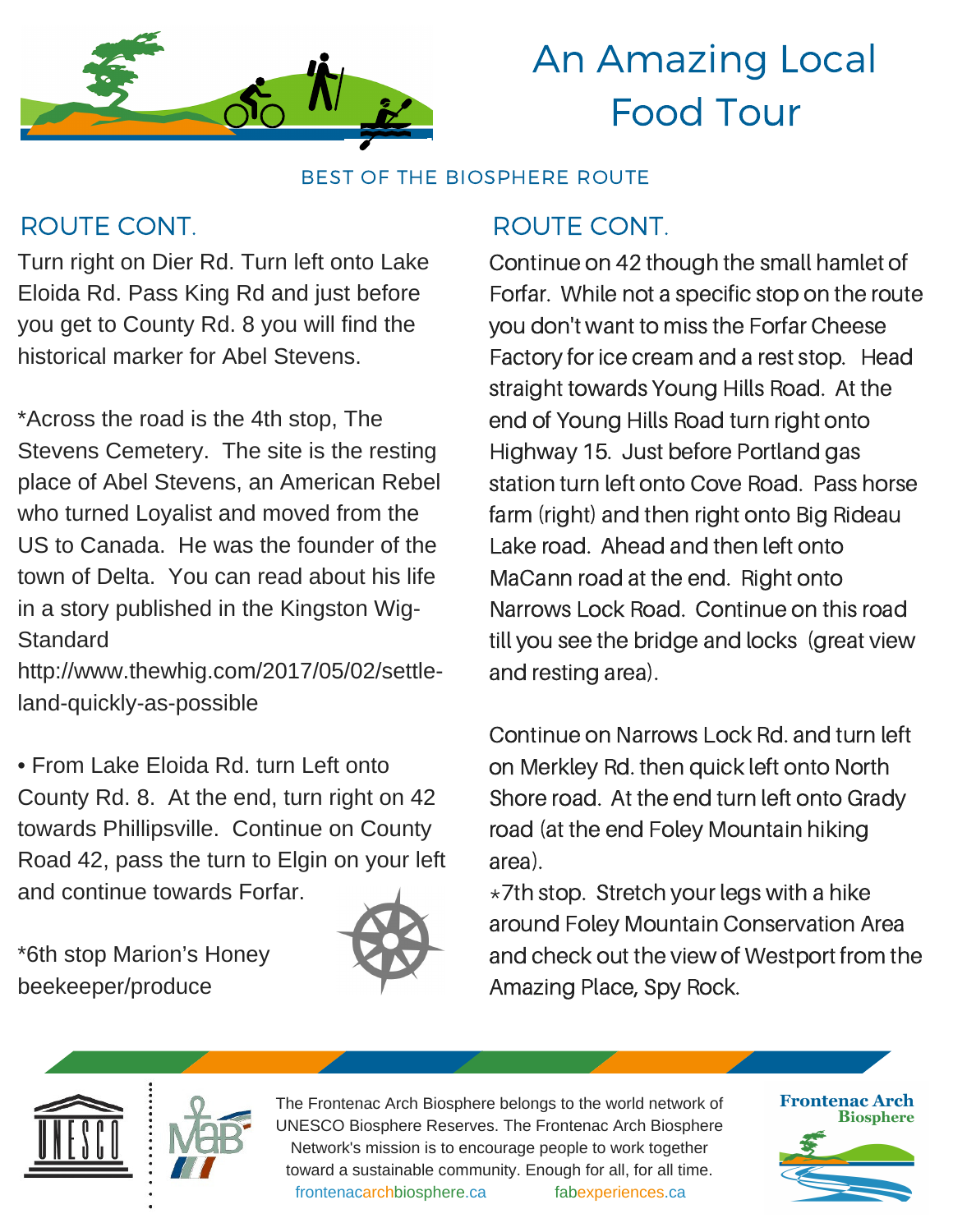

BEST OF THE BIOSPHERE ROUTE

## ROUTE CONT. A ROUTE CONT.

Turn from Grady road left onto County Rd. 10 into Westport (Stunning view). Take first right Bedford street passed The Cove (right) and further School/Church (left). Continue after stop sign past the Beer store on your right

\*8th Stop Scheuermann Vineyard & Winery (lunch option or return to Westport for other options) f.i. The Cove, Cottage House, Tangled Garden etc.

Leave the village of Westport (gas station on your left) on County road 42 towards Newboro. Drive through or stop in Newboro (lockstation/historic main street, Kilborns). Continue on 42 to Crosby. Turn right on 15 then again turn right onto Crosby road. Right onto Clear lake road. Right onto Chaffey's lock road.

\*9th stop Chaffey's Locks/The Opinicon (ice cream, rest area/locks,Gallery)

Back on Chaffeys Lock Road to Cross road. Left onto Davis lock road (possible visit to Davis lock). Right onto Bush road. Right onto Sand Lake road.

\*10th Stop Jones Falls. Leave time in your schedule to explore this Amazing Place. Jones Falls boasts the highest lift in the Rideau Canal system. Lots to explore and learn about the history of the Rideau Canal.

From Jones Falls take County road 11b back to 15 turn right towards Morton. Plan ahead and go for a hike at Rock Dunder just after Morton on Stanley Lash road. The site is open from May 15 to November 15. Access requires the purchase of a pass from the Rideau Waterway Land Trust. Visit their website to get a day pass or season pass.



The Frontenac Arch Biosphere belongs to the world network of UNESCO Biosphere Reserves. The Frontenac Arch Biosphere Network's mission is to encourage people to work together toward a sustainable community. Enough for all, for all time. frontenacarchbiosphere.ca fabexperiences.ca